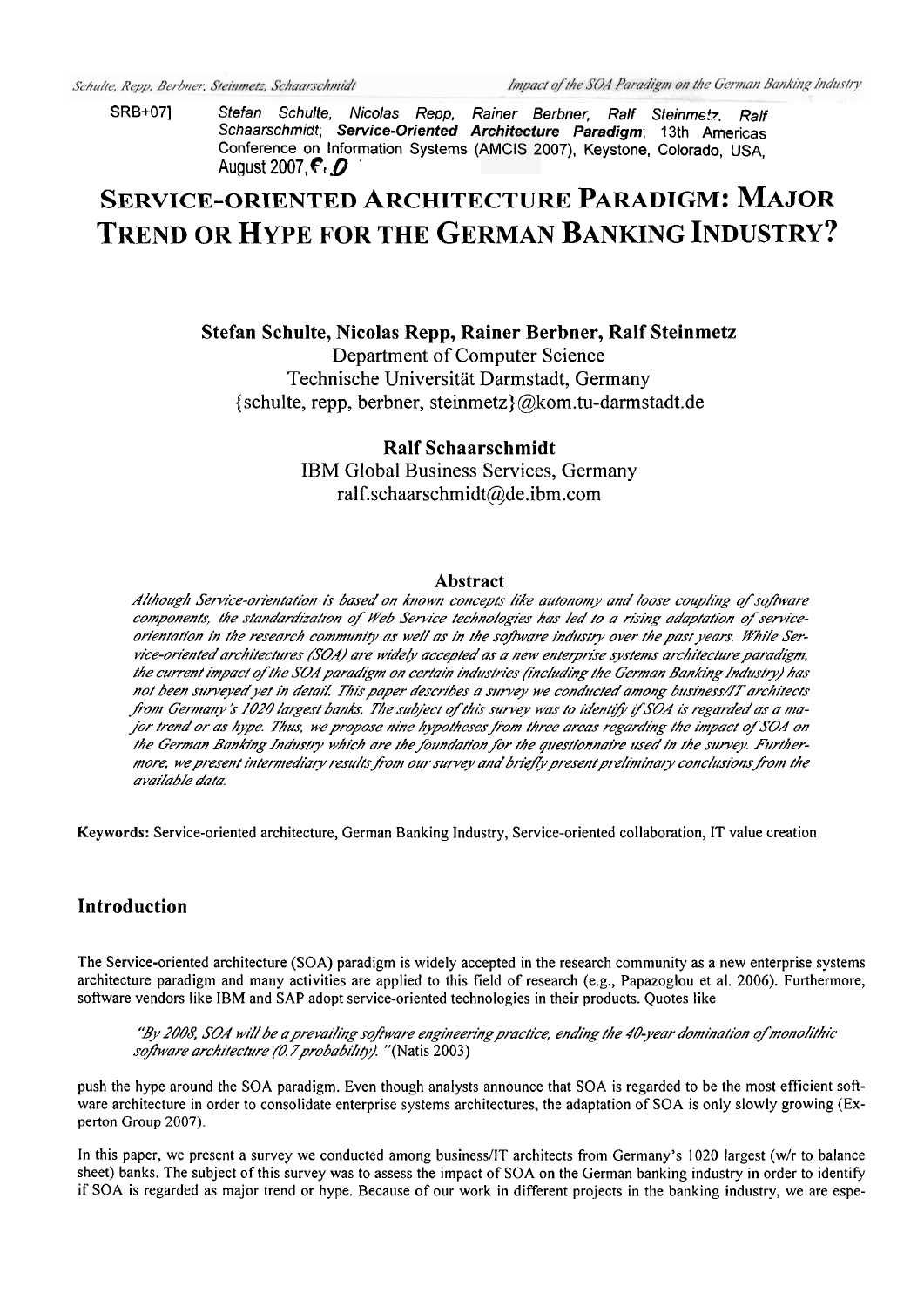*Schulte, Repp, Berbner, Steinmetz, Schaarschmidt* fight and *impact of the SOA Paradigm on the German Banking Industry* 

cially interested in this industry. However, due to the dynamic changes in the German banking industry, the results can be transferred to industries with a similar fast-paced business environment

To the best of our knowledge, this survey is the first to investigate the impact of SOA on the German banking industry in detail. Nevertheless, there are surveys that resemble our survey in parts. So far, the most similar study has been conducted by ibi research at the University of Regensburg, Germany. ibi research has interviewed almost 30 IT architecture experts from German credit institutions and consulting agencies about SOA and financial service providers (Koch and Rill 2005). The main difference to our study is the used approach (questionnaire based survey instead of interviews). Besides, ibi research focused on the biggest banks in Germany (i.e., mostly banks from the Top 20 w/r to balance sheet) while we invited representatives from all three pillars (i.e., public banks, mutual saving banks and big banks) of the German banking industry to participate in our study. As regards the content of the studies, we asked more questions about IT architectures in general and added questions about Service-oriented collaboration.

Furthermore, there are different SOA surveys iike (Infoworld 2005) (Gartner Group 2007) that investigate aspects of SOA among other topics. Our survey can be distinguished from the mentioned surveys by its approach, scope, and/or target audience. Our study addresses the integrative character of SOA in companies. In addition, we focus on contributions of SOA on outsourcing and on Service-oriented collaboration.

The remaining part of this paper is structured as follows. In the next section, basics and common benefits of SOA are introduced. Based upon these observations, we develop nine hypotheses from three areas in the successive section. In the fourth section, the used methodology is described. Following this, we present some intermediary results. The paper closes with a short summary of the findings of this paper and an outlook on our future work.

# **Basics**

Even though many SOA projects are realized with Web Service technologies, there is a great difference between the actual implementation of a SOA with a certain technology (i.e., Web Services) and the underlying concepts that constitute the SOA paradigm. SOA is not a technology but a holistic approach to implement an enterprise systems architecture. Furthermore, SOA has an impact on the business level. In order to accomplish the potential benefits of a SOA, it should be recognized that apart from adapting service-oriented technologies it is necessary to regard the effects on the business level as well.

According to Channabasavaiah et al. (2003), a SOA is "*an application architecture within which all functions are defined as* independent services with well-defined invokable interfaces which can be called in defined sequences to form business proc*esseY1.* This definition addresses the architectural part of the SOA paradigm: First of all, all functions (e.g., business functions or technical infrastructure functions) are defined as services. Secondly, all services are independent and can be used without paying regard to the actual service implementation. Thirdly, services can be accessed by an invokable interface without further knowledge where the service is located.

Even though all functions are defined as services, the focus of a SOA is more on the functional infrastructure and its business services and less on the infrastructure and its technical services. In particular, business-oriented services are usually used to map exactly one (major) aspect of the business (Krafzig et al. 2004). If using business services to map (parts of) business processes, it is possible to make a company's processes available to new Users (i.e., software systems or human beings), replace certain business functions, reorganize processes, or build completely new business processes from existing services.

These characteristics of SOA lead to its biggest advantage over other IT architectures: With SOA, it is possible to build highly agile software architectures which are able to support the business faster and more flexible. The adaptation and active application of service-oriented technologies is the foundation for the transformation of a company's business model (e.g. by realizing new outsourcing strategies) (Krafzig et al. 2004).

# **Hypotheses development**

In the following we will introduce nine hypotheses regarding the impact of SOA on the banking industry. Even though our survey aims at the 1020 largest German banks, the hypotheses are applicable to similar industries as well. Therefore, we will keep the following propositions mostly generic instead of specifying the Statements to the banking industry.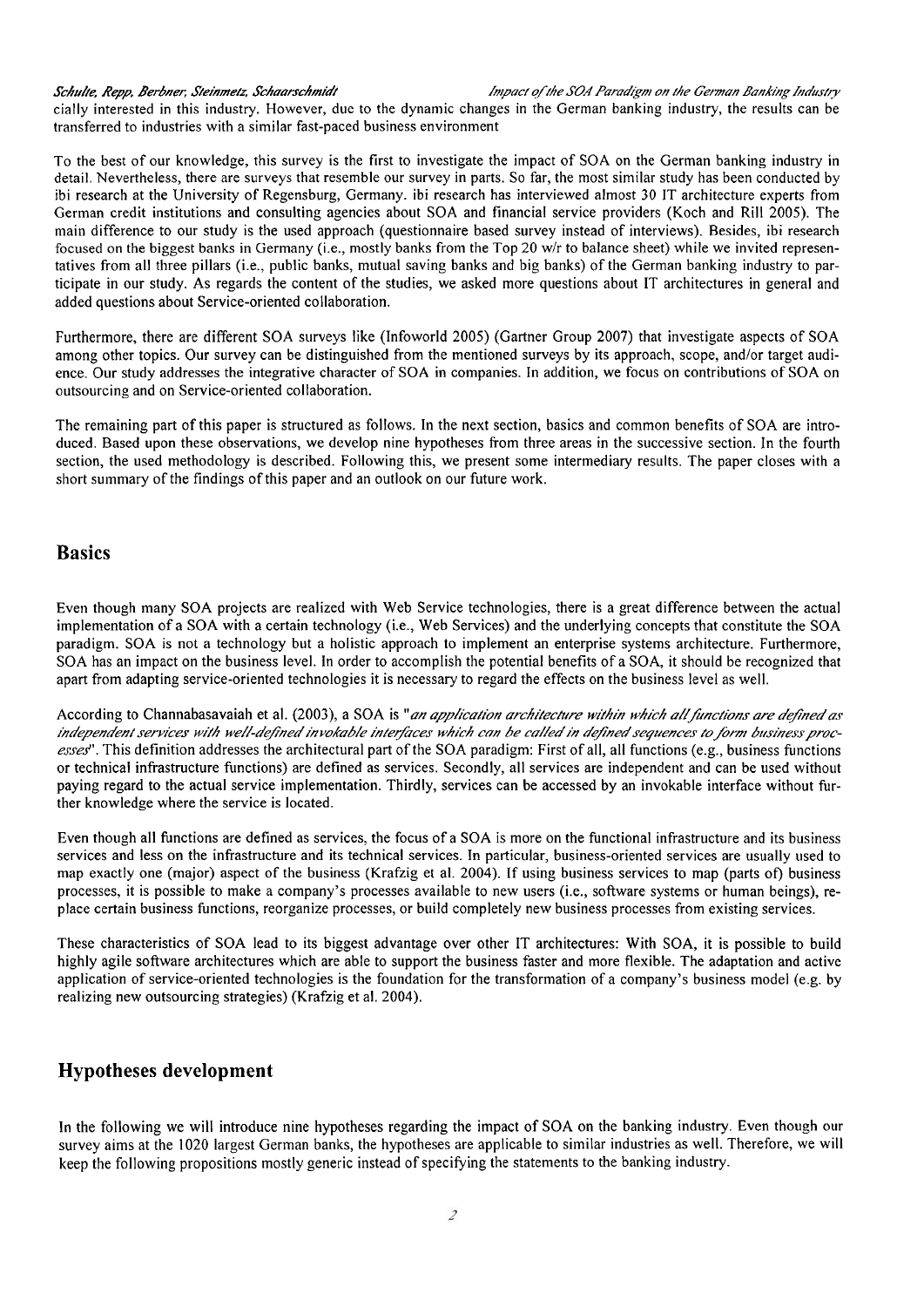Schulte, Repp, Berbner, Steinmetz, Schaarschmidt **inf and a state of the SOA Paradigm** on the German Banking Industry We identified three major areas where SOA might have an impact on companies:

- 
- **1.** Long-term changes in business behavior
- 2. Short-term impact
- 3. Cost reductions

The first area concerns the long-term impact of SOA on the business, more precisely On:

- Competitiveness in general and continuous growth  $\bullet$ Innovation
- Flexible and agile business processes  $\bullet$
- Departments that will be affected by SOA

The short-term impact of SOA regards the need for companies and software developers to deal with SOA today:

- $\bullet$ Need for action in companies that might adopt a SOA in the future
- System development

Cost reduction has several impacts on companies, which should be observed individually:

- Outsourcing  $\bullet$
- Protection of investments
- Cost savings in general

Based on the identified subjects, we developed nine hypotheses, which will be introduced in the following subsections.

### *Long-term changes in business behaviour*

Enterprises need to be flexible in order to stay competitive and achieve continuing growth. If changes in the business strategy or in particular products and services cannot be adopted fast enough by the given enterprise systems architecture, a loss in market share and profits is possible. Services have to be changed, composed and resolved permanently in order to meet customers' needs and keep up with competitors (Orriens and Yang 2005). This is especially the case if the enterprise is acting in a fast pace business environment like the banking industry.

One of the biggest issues of today's enterprise systems architectures is the lack of alignment between IT and business (e.g., Luftman et al. 1999). Reich and Benbasat (2003) define alignment "as the degree to which the information technology mission, objectives, and plans support and are supported by the business mission, objectives and plans."

To achieve the goal of Business-IT alignment, several authors have proposed the use of Service-oriented (enterprise) architectures because of the ability of services to be adapted quickly to new business factors (e.g., Steen et al. 2005). As Business-IT alignment is a key success factors for organizations, a SOA could be of high value for a company. In this context, we hypothesize that a company has to adopt a SOA in order to achieve high competitiveness and continuing growth.

#### **H1:** A company has to adopt a SOA if it wants to stay competitive and achieve continuing growth.

Particular with regard to innovation, speed and flexibility are crucial for a company. If a new product should be delivered to the customer with little time to market or if the business processes of a company should be changed, the IT systems have to reflect the desired changes in the company's structures. Unfortunately, today's enterprise application systems are often not able to fulfil these requirements and become a bottleneck for the company's further development. A SOA is able to reduce this bottleneck as workflows/processes can be mapped directly to services (Erl 2005).

Going one step further, Woods and Mattern (2006) argue that IT will change its role from managing the complexity and innovation of technology to managing the complexity and promote innovation of business processes. E.g., this could be done by composing new products out of existing services. Apart from technological issues, the whole organization and its business model will have to be transformed to accomplish these goals (IBM 2006).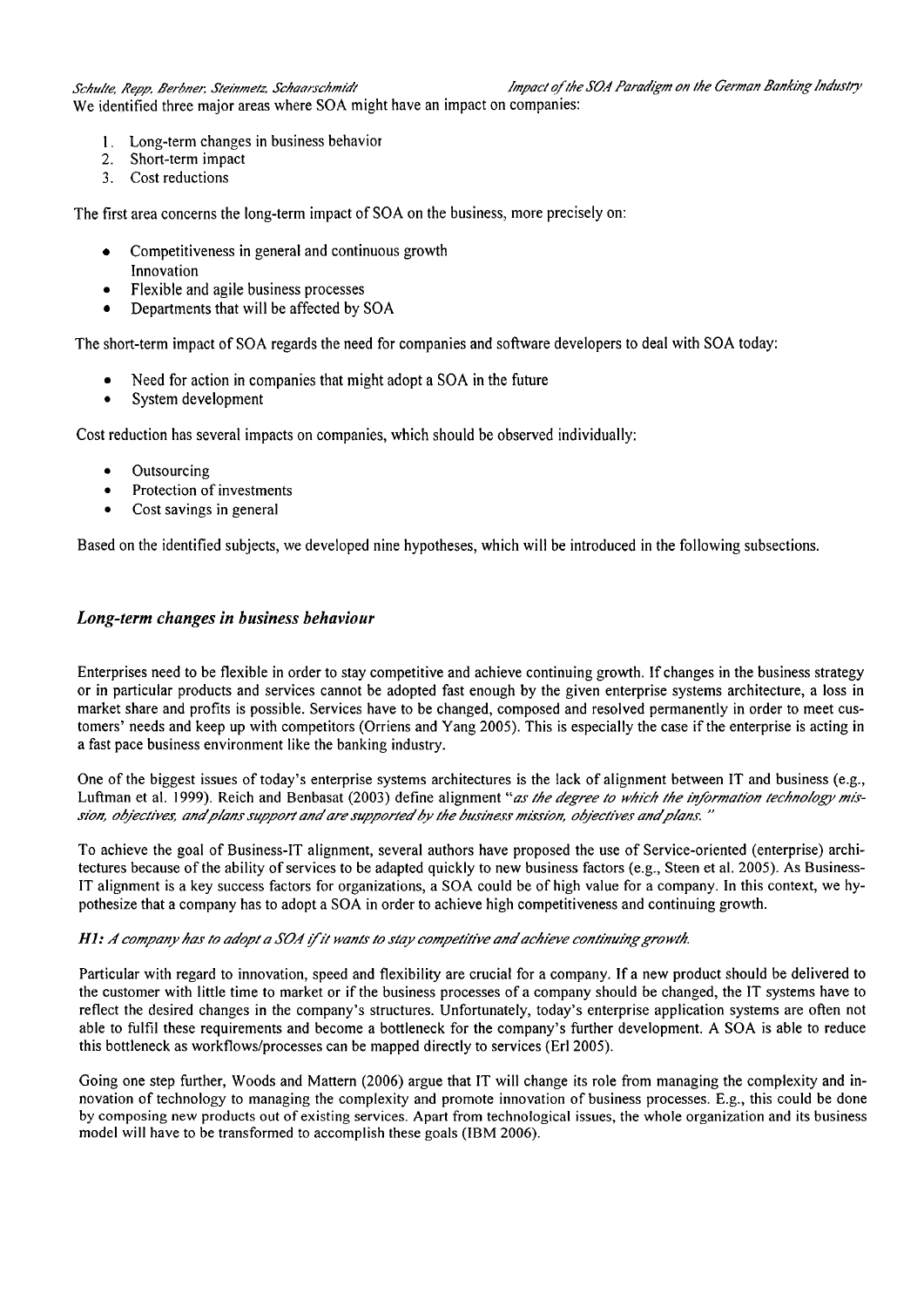Schulte, Repp, Berbner, Steinmetz, Schaarschmidt *final particle of the SGA Paradigm on the German Banking Industry* 

As it was stated before, the SOA paradigm cannot be reduced to a certain technology but is a holistic approach to an enterprise systems architecture. Hence, the implementation of service-based 1T systems will not necessarily lead to innovation if the non-IT capabilities are not utilized. Regarding all these aspects, we propose our second hypothesis:

#### H2: The active adaptation and use of a SOA enforces innovation in a company's processes and products.

According to Aguilar-Saven (2004), understanding the business processes of an organization is the first step to build a successful (IT) system. In past years, activities and approaches regarding business processes have been summarized under the term Business Process Management (BPM). BPM is a miscellaneous management topic that focuses on the strategic as well as on the operational aspects of process orientation in a given business area or domain. Using BPM, business processes are mapped onto BPM models which in turn have to be mapped onto an IT landscape (Krafzig et al. 2004).

The SOA paradigm allows the representation of BPM models through the coordinated composition of business-centric services and is therefore suitable to manage flexible and agile business processes (Erl2005). Basic services (core business logic) and process-oriented services (actual business process logic - most likely implemented by a BPM engine) provided by a SOA is the backend functionality needed by a BPM system to implement the desired process functionality (Krafzig et al. 2004).

Combining these aspects with the ability of SOA to reduce the complexity of an enterprise systems architecture contributes to our third hypothesis:

#### H3: Flexible and agile business processes are only possible if a SOA is adopted.

Even though SOA is a paradigm which is mostly used on the IT level, SOA is not limited to the IT perspective. If applying SOA as the company's enterprise systems architecture, the architecture is tightly coupled with the company's internal organization, processes, and business model (Krafzig et al. 2004). Hence, a SOA has to deal with large numbers of different requirements, including the business process flow and business events.

To design SOA components it is necessary to identify and understand the business components of an enterprise (Cherbakov et al. 2005). Thus, the IT perspective of SOA is strongly related to the business side. But on the other hand, there is also a strong relationship between the business side and SOA. As we have mentioned before, SOA enhances the agility and flexibility of companies, making it possible to offer new products and services and reducing time to market (cp. H2). It is possible that the business side has to adapt itself in order to enable the potentials offered by service-oriented technologies (Woods and Mattern 2006). Regarding this, we propose the hypothesis that service-orientation is not limited to the IT department:

H4: The SOA paradigm is a holistic approach not limited to the IT or business level.

### *Short-term impact of the SOA paradigm*

A need for action regarding SOA can arise from different circumstances. According to the Experton Group (2007), Germany's IT decision makers consider the elimination of heterogeneity as one of the most essential means to achieve improvements in the IT landscapes of their companies; SOA is deemed the most efficient approach to accomplish this target.

The adaptation of the SOA paradigm is most likely the result of a huge number of small steps instead of a "big-bang" replacement of the existing system architecture. Different aspects have to be taken into account if adopting service-oriented technologies for the first time. As the SOA paradigm affects the business at different levels, a company has to fulfil various prerequisites in order to adopt a SOA. This includes the ability to convert legacy systems, non-functional requirement capabilities, and an organizational structure that is capable to enforce the evolution of the enterprise (Bieberstein et al. 2005). All this prerequisites have to be tested prior to the actual implementation of the new enterprise systems architecture, making it necessary to start the tests early.

Summarized, the need for action regarding SOA arises from different reasons, e.g., the decrease of heterogeneity in existing IT landscapes. In most cases the adaptation of service-orientation is a process of long range and huge impact on the organization; hence the planning has to start as soon as possible. With our fifth hypothesis, we Want to show that companies already have a need for action regarding SOA:

#### H5: Companies have a need for action regarding SOA.

The mentioned attributes and benefits of SOA reveal that SOA might have a big impact on Business-IT Alignment and Business Process Management. Especially companies that offer software in these domains will have to consider service-oriented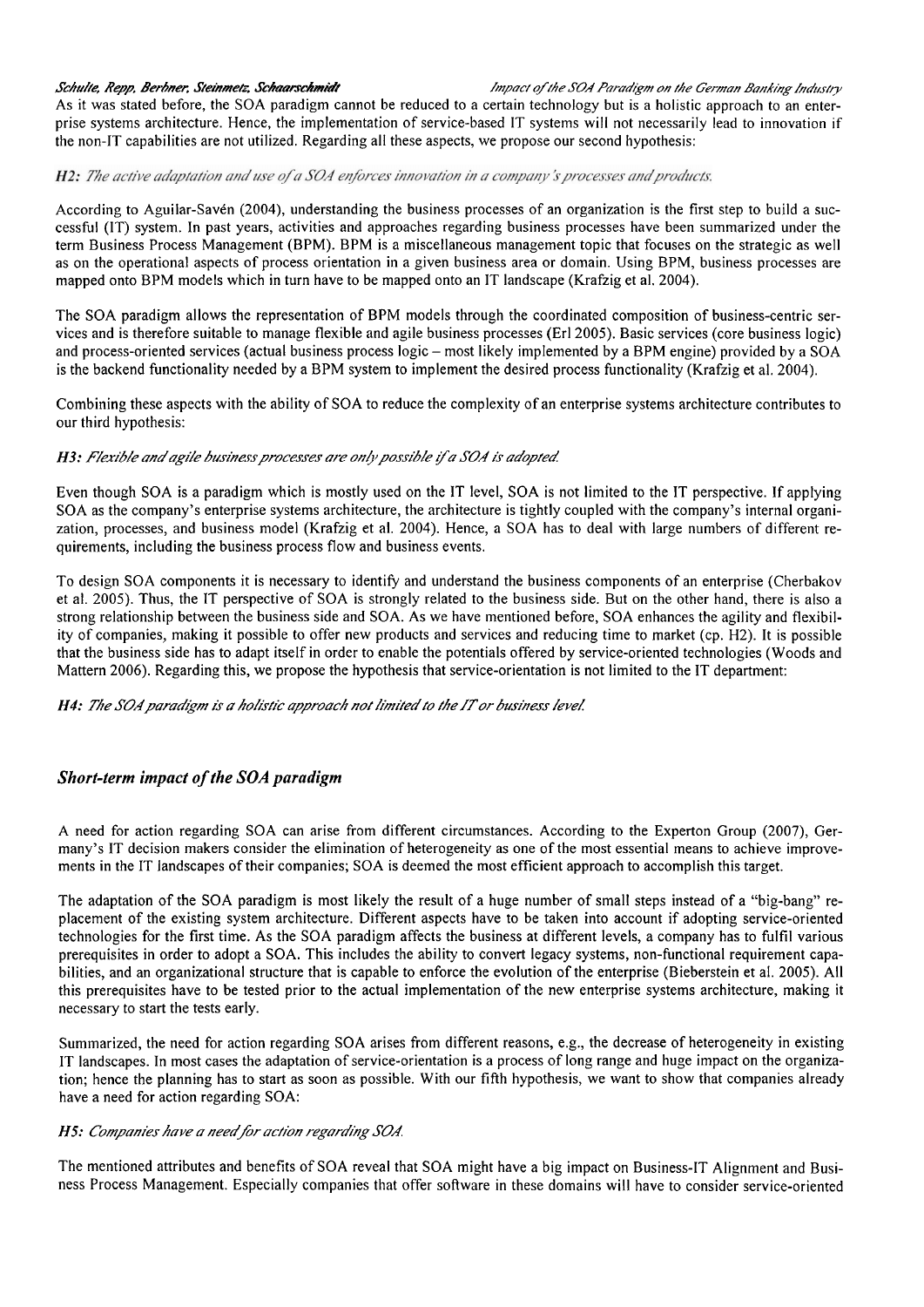Schulte, Repp, Berbner, Steinmetz, Schaarschmidt fan de fan de soart of the SOA Paradigm on the German Banking Industry

technologies in future developments. Software vendors like SAP, IBM and Oracle have already started SOA initiatives or are members of SOA collaborations (e.g., Open SOA Collaboration: www.osoa.org).

Furthermore, if SOA will become the new architecture standard for enterprise systems architectures, organizations that provide custom software will have to adapt to service-oriented technologies. According to Maron and Pavlik (2006), the adaptation of SOA will signal a shift in the external facing aspects of application design as the exchange of self-describing XML documents lifts the network interface of business functions in SOA to a higher level than in traditional distributed software systems. Because of the modularization of business services, development efforts will focus on the exchange of information. With our sixth hypothesis, we want to show that the SOA paradigm will have an impact on the development of custom software and on standard enterprise software:

H6: The SOA paradigm will have an impact both on the development of custom software and standard software.

### *Cost reductions*

The impact of SOA on future outsourcing activities arises from different aspects. First of all, service-orientation facilitates the outsourcing of whole business processes or discrete services as SOA encapsulates business services. Using a common business process language like BPEL, it is possible to join and disjoin services to and from processes. Instead of outsourcing a service to a special partner, the usage of a service repository like UDDI enables the flexible selection of service implementations (Berbner et al. 2005). In scenarios where this approach is applicable, the need for long-time outsourcing contracts decreases.

Additionally, outsourced processes need to be integrated into the IT ecosystem of the outsourcing company. If this company operates a SOA, it is crucial for the contractor to make their software available via service interfaces. Apart from these reasons why SOA might have an impact on future outsourcing activities, the same reasons that are relevant for software development (cp. H6) apply to outsourcing as well. Our seventh hypothesis claims that the mentioned factors cause serviceorientation to be a critical success factor for future outsourcing activities:

#### H7: Service-orientation is a critical success factor for future outsourcing activities.

Even though the adaptation of the SOA paradigm introduces a new system architecture into an enterprise application landscape, it is not necessary to replace legacy systems. Quite contrary, by encapsulating existing functions or systems, it is possible to use these systems in new IT environments. In addition, services uncouple implementation and functionality, making it possible to apply services in different domains without adjustments (Erl 2005). If generally accepted standards for the implementation and description of services are used, it is possible to employ services long-term even if new systems are established in the company's IT ecosystem. Thus, we hypothesize that a SOA offers the protection of investments in systems and software components:

#### H8: SOA offers the protection of investments.

Apart from expanding to new markets (both geographically and by offering new products and services), cost reduction by introducing new technologies and skills is the main driver for competition (Hodgson 2003). Thus, a company has to expand to new markets or reduce costs if it wants to stay competitive. As we proposed in H2, SOA is a means to achieve innovation in a company's processes and products, but furthermore it is possible to reduce costs with SOA.

In the introduction phase, the implementation of a SOA will generate costs as new software has to be acquired, staff members have to be trained and services have to be implemented, i.e. by refactoring legacy systems (cp. H8), or purchasing and implementing services (Perepletchikov et al. 2005). On the other hand, SOA can help to reduce costs medium to long-term both at the business and the IT level. Major reasons at the business level are the easier recomposition and reuse of business services and processes and improved financial reporting. At the IT level, easier implementation and deployment of new sofl-Ware, easier maintenance of existing systems and the further use of legacy systems will lead to reduced costs (Krafzig et al. 2004). With our last hypotheses, we Want to ask if the adaptation of service-oriented technologies will generate overall cost reductions:

#### H9: The adaptation of service-oriented technologies leads to cost reductions.

Even though our nine hypotheses show a number of potential benefits of SOA, it should be noted that the adaptation of the SOA paradigm implies some possible drawbacks as well. First of all, establishing a new IT architecture paradigm will generate costs which have to be refunded by its future benefits. So far, there are only a few large SOA projects in the banking in-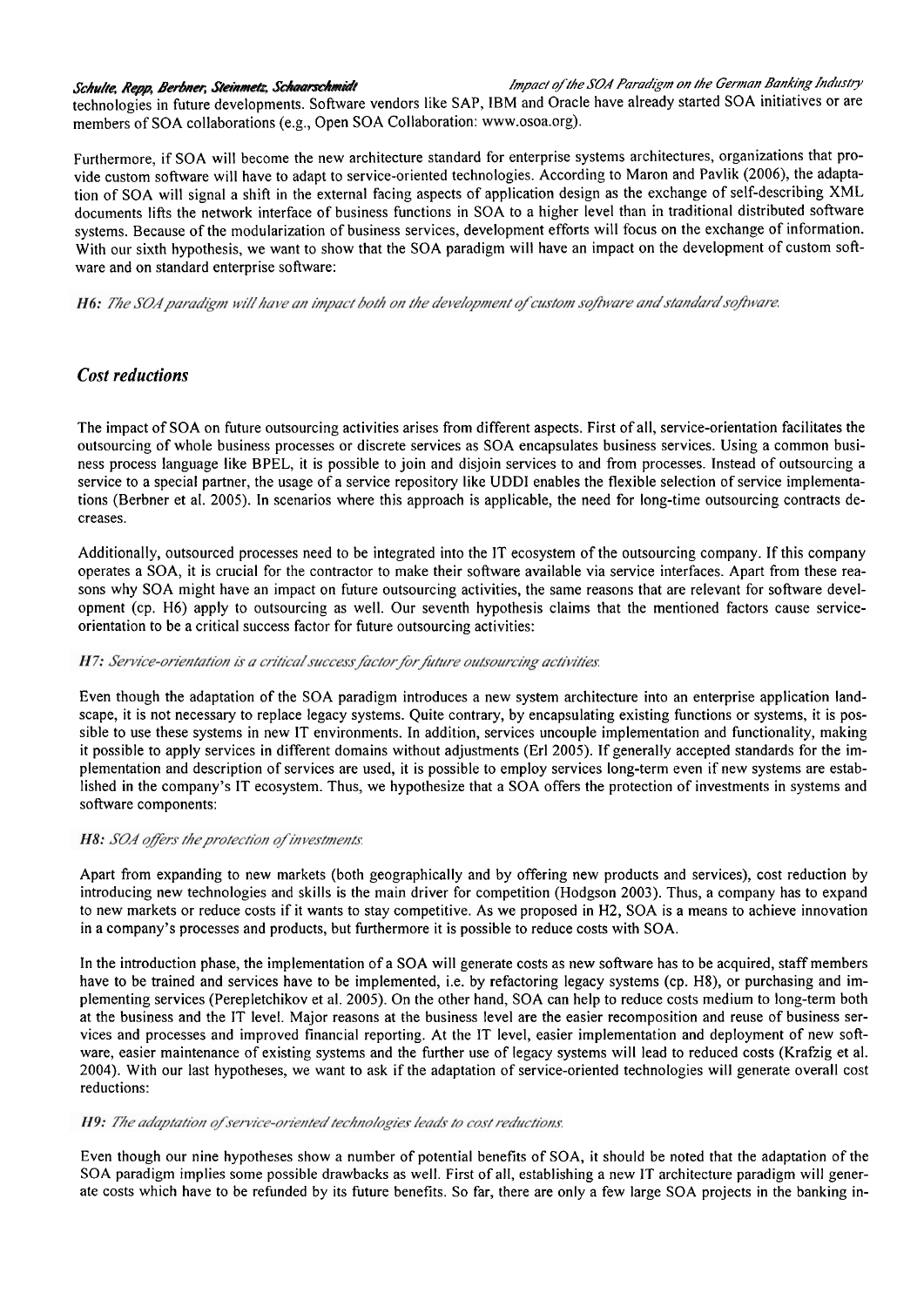*Schulte, Repp, Berbner, Steinmetz, Schaarschmidt in the SOA Paradigm on the German Banking Industry Schulte, Repp, Berbner, Steinmetz, Schaarschmidt* 

dustry (e.g., by Credit Suisse), making it more difficult to estimate the return on investment of such projects. Secondly, from a technological perspective, the adaptation of service-oriented technologies adds an additional layer to an enterprise systems architecture. This additional layer has to be integrated and maintained and will most likely lead to extra administrative efforts.

# **Methodology**

This study employs an enquiry of primary data in the form of an online questionnaire. In 2006, invitations to participate in the survey were mailed to chief IT/business architects of Germany's 1020 largest banks, leading to a response rate of 5,2%. The group of participants included CIOs, CTOs, chief software architects, and enterprise software architects of the participating banks.

In the following subsections, we will briefly introduce the major topics of our survey and its actual realization.

### *Major topics*

The questionnaire is grouped into the following sections:

- 1. lntroducing questions
- 2. IT architectures
- 3. Service-oriented architectures
- 4. Service-orientation and Service-oriented collaboration
- 5. Process-orientation and Business-IT Alignment
- 6. Operating figures
- 7. Closing questions

The first section measures the knowledge of the participant about certain service-oriented concepts. Section 2-5 address different questions from the concerning subjects. The last two sections cover company-specific questions.

### *Realization*

Based on the classification for marketing research design by Malhotra (1996), we characterize the design of our study as follows:

- Conclusive  $\bullet$
- quantitative
- descriptive and
- single-cross-selectional design.

To measure the level of agreement with a statement, we use "non-comparative scales" (e.g., Likert Scale).

# **Intermediary results**

The survey introduced in this paper has recently finished. As the data analysis is still in progress, we will present the final results of our study in a future publication. Anyhow, we Want to present some intermediary results of our study in this paper. In the following subsections, we will present outcomes of two different questions from our survey.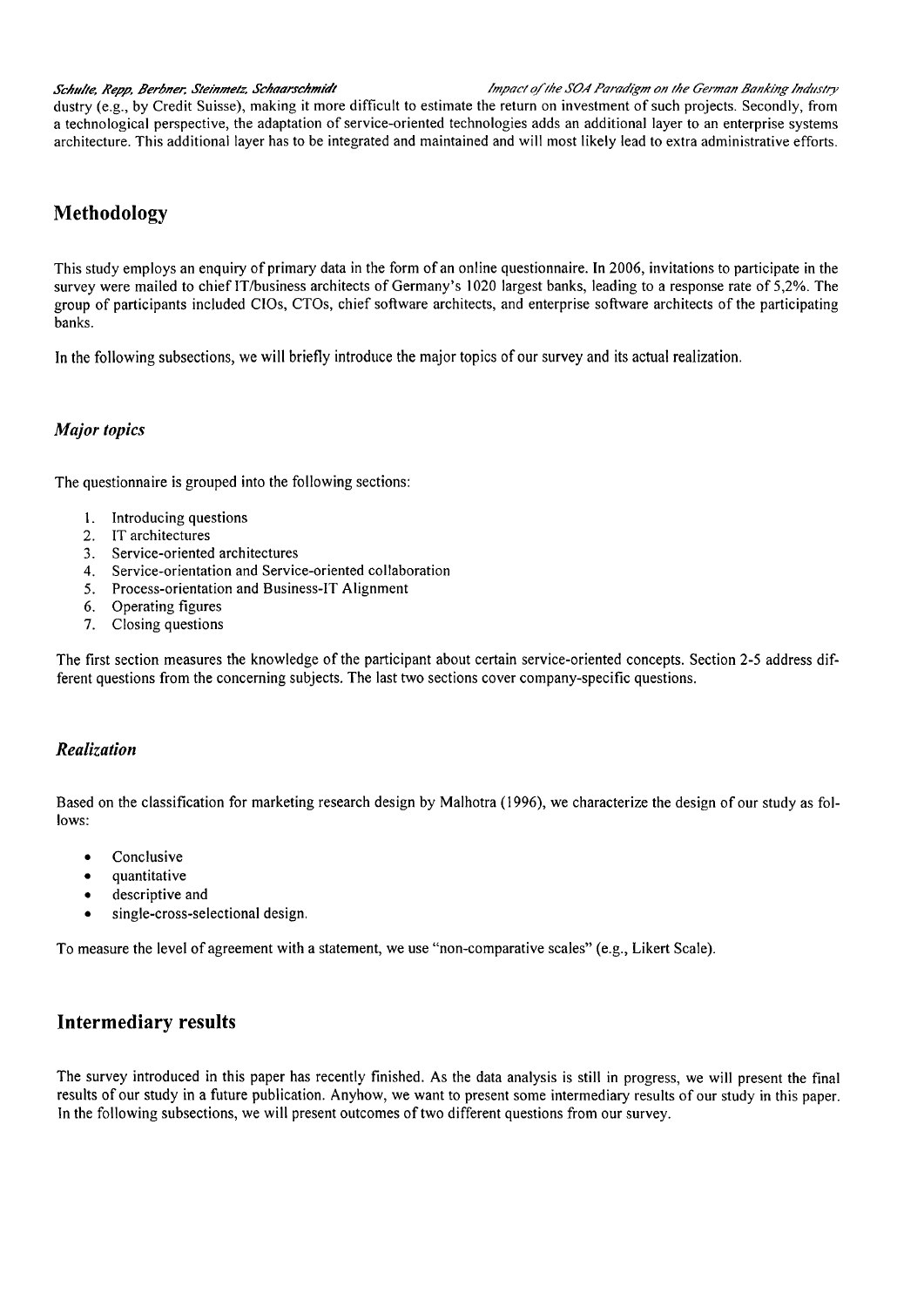

Figure 1. To what extent are you familiar with the following concepts?

In this question, we asked the participant to estimate to what degree they are familiar with the concepts/terms "serviceorientation", "Service-oriented architectures" and "Service-oriented collaboration". The participants were provided with the following definitions of the three concepts:

- Service-orientation describes the mapping of a company's business processes on services. Processes can be composed from distinct services. The coupling between these services is loose, i.e., service compositions can be resolved and changed easily.
- A Service-oriented architecture (SOA) is an architecture which utilizes services as building blocks. SOA provides the implementation of service-orientation in a company. A fundamental aspect of a SOA is the selection of a suitable IT architecture to present the service-orientation. Services within such an IT architecture can be implemented with a multitude of technologies, including XML or Web Services.
- Service-oriented collaboration. Based upon active service-orientation, it is possible to simplify the cooperation between companies or departments. Thereby, service attributes like the definition of given functionalities or loose coupling are utilized. One specification of Service-oriented collaboration is the outsourcing of single services.

As it can be seen in Figure 1, almost 75% of the participants are to some extent familiar with the concept "serviceorientation", about 47% are even quite familiar or familiar with this concept. Examining the results for the concept "Serviceoriented architectures", the figures are just a little bit lower, with nearly 69% of the participants being familiar with this concept to some extent. Nearly 30% are quite familiar or familiar with the concept "Service-oriented architectures".

Asked for "Service-oriented collaboration", only 31% were familiar to some extent with this concept. The percentage of participants who are quite familiar or familiar with this concept is less than 12%.

# Do you have plans to implement a SOA or do you have already implemented a SOA?

In this question, we wanted to know if the participating banks consider an adaptation of a SOA interesting or if they are already planning or performing a SOA implementation. Six answers were possible: With the first answer, the participants could specify that the SOA concept is not interesting at all for their company. The second answer addresses that a SOA implementation is not interesting (even though the participant specified earlier, that the SOA concept is at least interesting for the company). With the remaining answers, the participant could state that a SOA implementation is interesting, planned, in progress or finished.

The results of this question can be observed in Figure 2. On the one hand, one third of those surveyed stated that the SOA concept is not interesting at all for their companies, but on the other hand, more than 31% of the examined companies are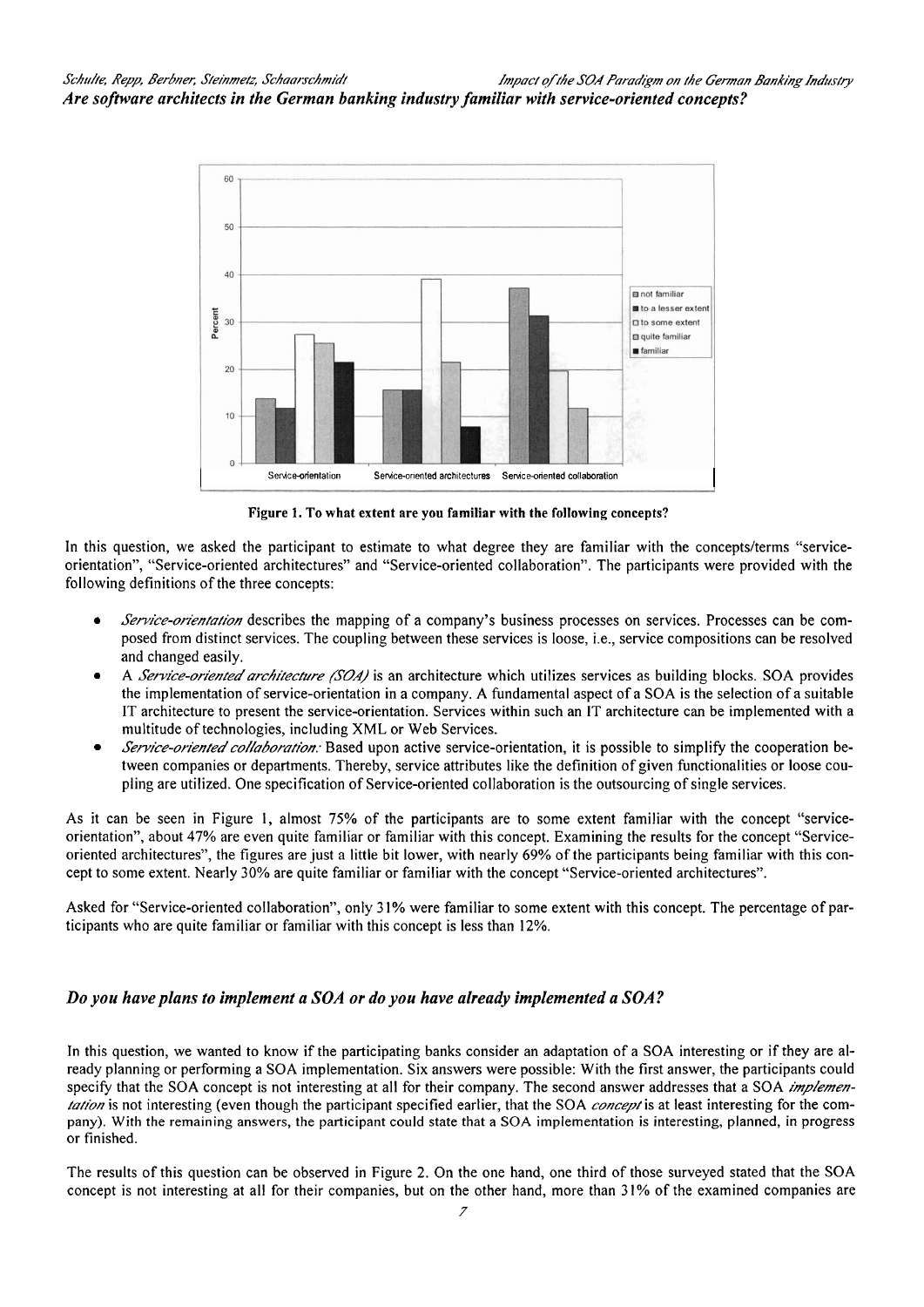planning an implementation, the implementation is in progress or already finished. Further 23% deem a SOA implementation as interesting.



**Figure 2. Do you have plans to implement a SOA or do you have already implemented a SOA?** 

# *Conclusions*

Our intermediary results show that service-orientation and SOA are well-known and regarded in the German banking industry. Almost 75% of the participants are to some extent familiar with the concept of service-orientation, nearly 69% are familiar to some extent with the SOA concept. However, the concept of Service-oriented collaboration is only known to 3 1% of those surveyed. The question regarding the implementation status shows that almost one third of the participating banks plan a SOA implementation, currently perform an implementation or have already implemented a SOA.

Thus, the results provide an indication that the subject SOA is more than just hype for the German banking industry. Regarding the high percentage of banks currently active in this area, the question from the title of this paper should most likely be answered with "Yes" - the SOA paradigm has got an impact on the German banking industry. Nevertheless, it should be noted that these results are only provisional. In our future work, which we will present in the final section of this paper, we will examine the results of our survey more precisely.

# **Summary and future work**

In this paper, we introduced a survey we conducted among business/IT architects from Germany's 1020 largest banks. The subject of this survey was to identify if SOA is regarded as a major trend or as hype. Thus, we proposed nine hypotheses from the areas "long-term changes in business behavior", "short-term impact" and "cost reductions" - all areas referred to the impact of SOA on Germany's banking industry. The hypotheses constituted the foundation for the questionnaire used in the survey.

Based on intermediary results, we interpreted that SOA is a well-known and regarded topic in the German banking industry with a certain impact on this industry. Even though the intermediary results lead to some interesting results, the final analysis of our data is still in progress and will be presented in a future publication. We will also compare the results of our study with similar studies like (Koch and Rill 2005).

In order to monitor the future acceptance and adaptation of the SOA paradigm in the German banking industry, we will repeat this study in fiiture years. Because of our work in different projects in the banking industry, we are especially interested in this industry. However, in follow-up executions of this survey, it might be interesting to compare the results with other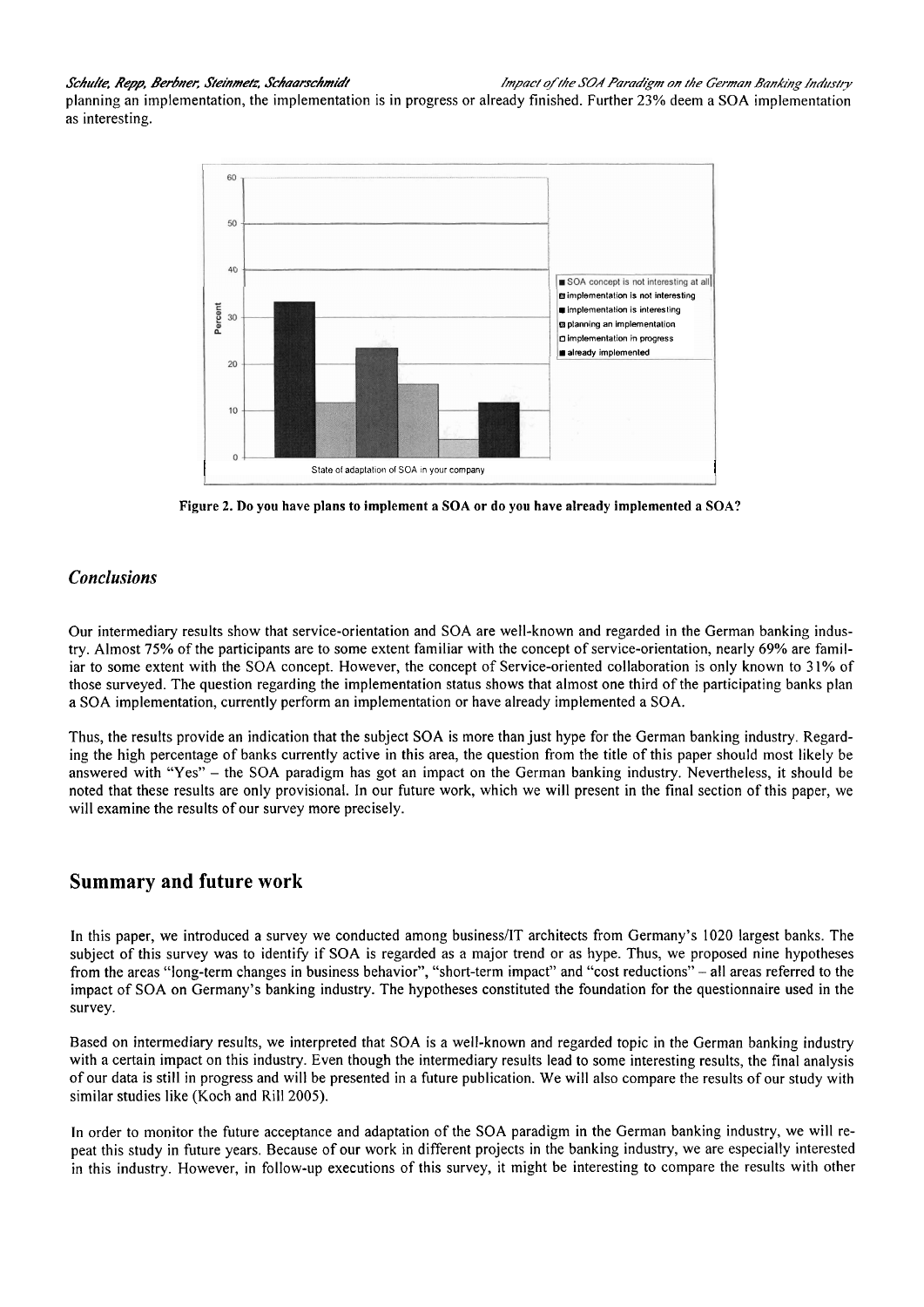industries. Yet, as the German banking industry is a fast-pace industry that has gone through massive changes over the last years, it is possible to transfer the results to other markets which are also highly competitive.

Furthermore, the different views of IT and business departments should be observed in order to analyze which departments push the adaptation of service-orientation. This observation will be conducted by interviewing representatives from the regarded departments.

# **Acknowledgements**

This work is supported in Part by the E-Finance Lab e. V., Frankfurt am Main, Germany (http://www.efinancelab.com).

# **References**

- 1. Aguilar-Saven, R. S. "Business process modelling: Review and framework", International Journal of Production Economics (90:2), July 2004, pp. 129-149.
- 2. Berbner, R., Grollius, T., Repp, N., Heckmann, O., Ortner, E., and Steinmetz, R. "An approach for the Management of Service-oriented Architecture (SoA)-based Application Systems" Proceedings of the Workshop Enterprise Modelling and Information Systems Architectures, 2005, pp. 208-221.
- 3. Bieberstein, N., Bose, S., Fiammante, M., Jones, K., and Shah, R. "Service-Oriented Architecture Compass: Business Value, Planning, and Enterprise Roadmap" Prentice Hall PTR, Upper Saddle River, 2005.
- 4. Channabasavaiah, K., Holley, K., and Tuggle Jr, E. "Migrating to a service-oriented architecture, Part **1"** http://www-**128.ibm.com/developerworks/library/ws-migrateo,** accessed at 2007-03-01. IBM DeveloperWorks, 2003.
- **5.** Cherbakov, L., Galambos, G., Harishankar, R., Kalyana, S., and Rackham, G. "Impact of service orientation at the business level" IBM Systems Journal (44:4), 2005, pp. 653-667.
- 6. Erl, T. "Service-Oriented Architecture: Concepts, Technology, and Design" Prentice Hall PTR, Upper Saddle River, 2005.
- 7. Experton Group "SOA erreicht Unternehmen im Kriechgang", http://www.expertongroup.com/fileadmin/experton/press/2007/pm0702.pdf, accessed at 2007-03-01, 2007.
- 8. Gartner Group "User Survey Analysis: SOA, Web Services and Web 2.0 User Adoption Trends and Recommendations for Software Vendors, North America and Europe, 2005-2006", 2007.
- 9. Hodgson, G. "Capitalism, Complexity, and Inequality" Journal of Economic Issues (37:2), Association for Evolutionary Economics, 2003, pp. 471-479.
- 10. IBM Corporation "Expanding the Innovation Horizon: Global CE0 Study 2006", http://www.ibm.com/ibm/ideasfromibm/us/enterprise/mar27/ceo study.html, accessed at 2007-03-01, 2006.
- 11. InfoWorld Market Research "An Overview of the SOA Market, March 2005" Conducted by IDG Research Services, 2005.
- 12. Koch, M., and Rill, M. "Serviceorientierte Architekturen bei Finanzdienstleistern", ibi research an der Universität Regensburg GmBH, 2005.
- 13. Krafzig, D., Banke, K., and Slama, D. "Enterprise SOA: Service-Oriented Architecture Best Practices (The Coad Series)" Prentice Hall PTR, Upper Saddle River, 2004.
- 14. Luftman, J., Papp, R., and Brier, T. "Enablers and Inhibitors of Business-!T Alignment" Communications of the AIS (1: 1 I), Association for Information Systems, March 1999, pp. 1-33.